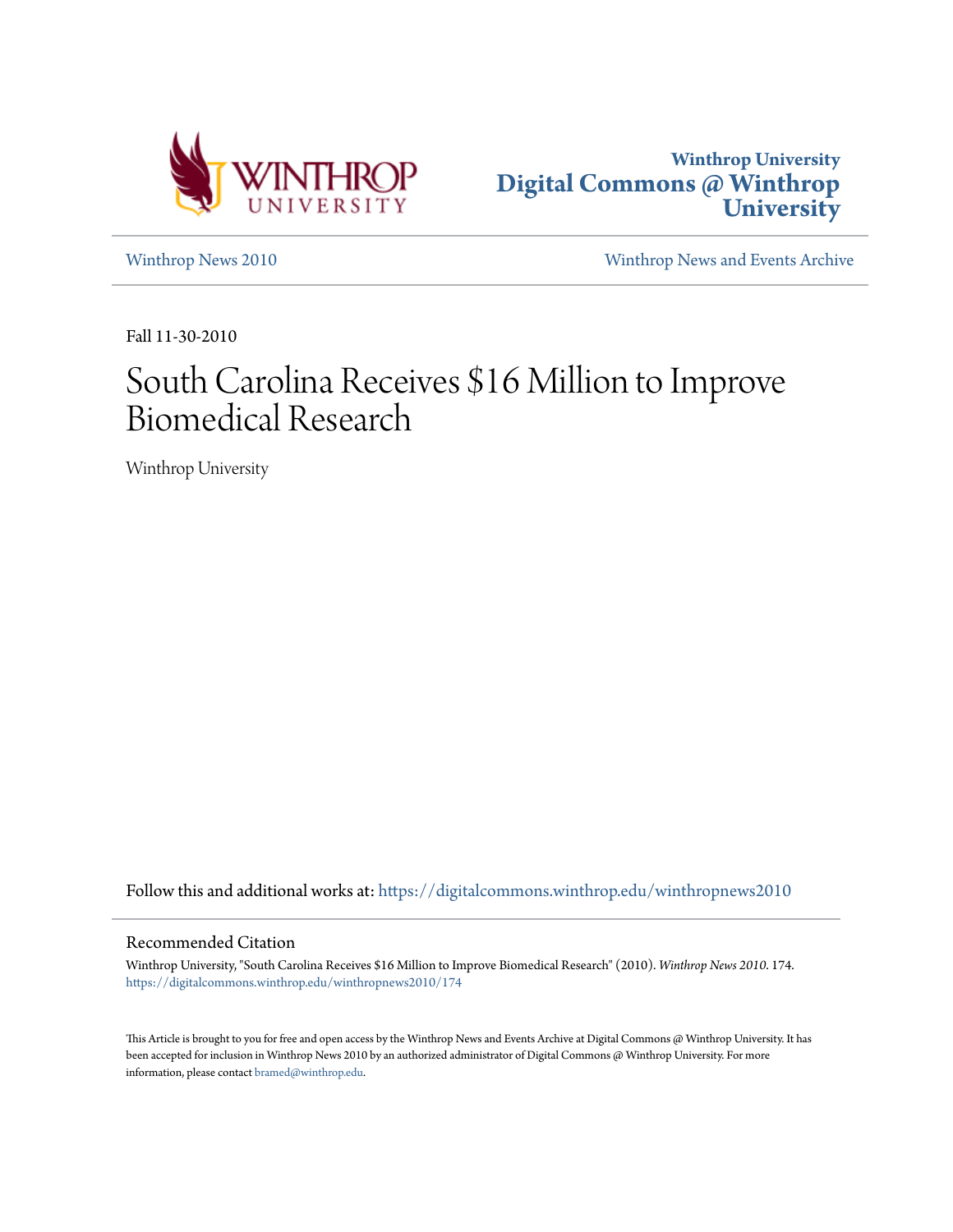■ 验考...

**C** SHARE

All News

Archives

RSS News Feeds

Winthrop in the News

## 11/30/2010 **South Carolina Receives \$16 Million to Improve Biomedical Research**

**ABOUT ADMISSIONS & AID ACADEMICS STUDENT LIFE ATHLETICS GIVING**

WINTHROP

UNIVERSITY

 $\blacksquare$  The grant will provide five years of funding for SC INBRE (the IDeA Networks of Biomedical Research Excellence), a network of academic institutions working together to enhance biomedical-research infrastructure and increase competitiveness of researchers in the state. USC will oversee the grant and receive a fourth of the \$16 million, while Winthrop will receive the second highest amount at \$2.6 million.



COLUMBIA, S.C. - Ten colleges and universities in the state, including Winthrop University, have received \$16 million to support a network to develop **biomedical research programs** in areas such as regenerative medicine, biochemistry and molecular biology.

**Quick Facts**

The funding comes from the **National Center for Research Resources**, a division of the National Institutes of Health. The grant will provide five years of funding for **SC INBRE (the IDeA Networks of Biomedical Research Excellence),** a network of

academic institutions working together to enhance biomedical-research infrastructure and increase competitiveness of researchers in the state. It is the continuation of a \$17 million grant received five years ago.

The network comprises the state's three comprehensive research institutions (**University of South Carolina, Clemson and the Medical University of South Carolina**) and seven predominantly undergraduate institutions (**Claflin University, the College of Charleston, Francis Marion University, Furman University, South Carolina State University, USC-Beaufort and Winthrop University**). USC will oversee the grant and receive a fourth of the \$16 million, while Winthrop will receive the second highest amount at \$2.6 million.

"The key to this is developing a research environment and growing research at undergraduate institutions in order to provide research training for students in biomedical science," said **Dr. Lucia Pirisi-Creek** of USC's School of Medicine, the grant's lead investigator.

**SC INBRE** will support at least 28 different research projects. During the five years of funding, six institutions will hire 10 new faculty members who will bring new biomedical research expertise to the state. Projects include the investigation of nanoparticles that may improve treatment of Alzheimer's or Parkinson's disease, stroke or brain cancer; the role of plaque in weakened arteries and how it leads to heart attacks and stroke; and the study of dysfunctional cells in the most prevalent form of epilepsy.

**Winthrop's INBRE program** to date has been very successful, according to **Pat Owens**, chair of the Department of Chemistry, Physics, and Geology. Winthrop achieved all goals and honored all commitments outlined in its ambitious 2004 INBRE proposal. Fourteen faculty members participated in biomedical science research; 15 major research proposals were submitted; and more than \$1.5 million in non-INBRE grant funds were awarded to Winthrop INBRE faculty. Winthrop's investments in facilities and scientific instructional equipment provided opportunities for 96 undergraduate students to engage in INBRE-supported biomedical research.

Meanwhile, the university's summer undergraduate science research experience has evolved from an informal program with a few students into a robust, active, and structured program that engages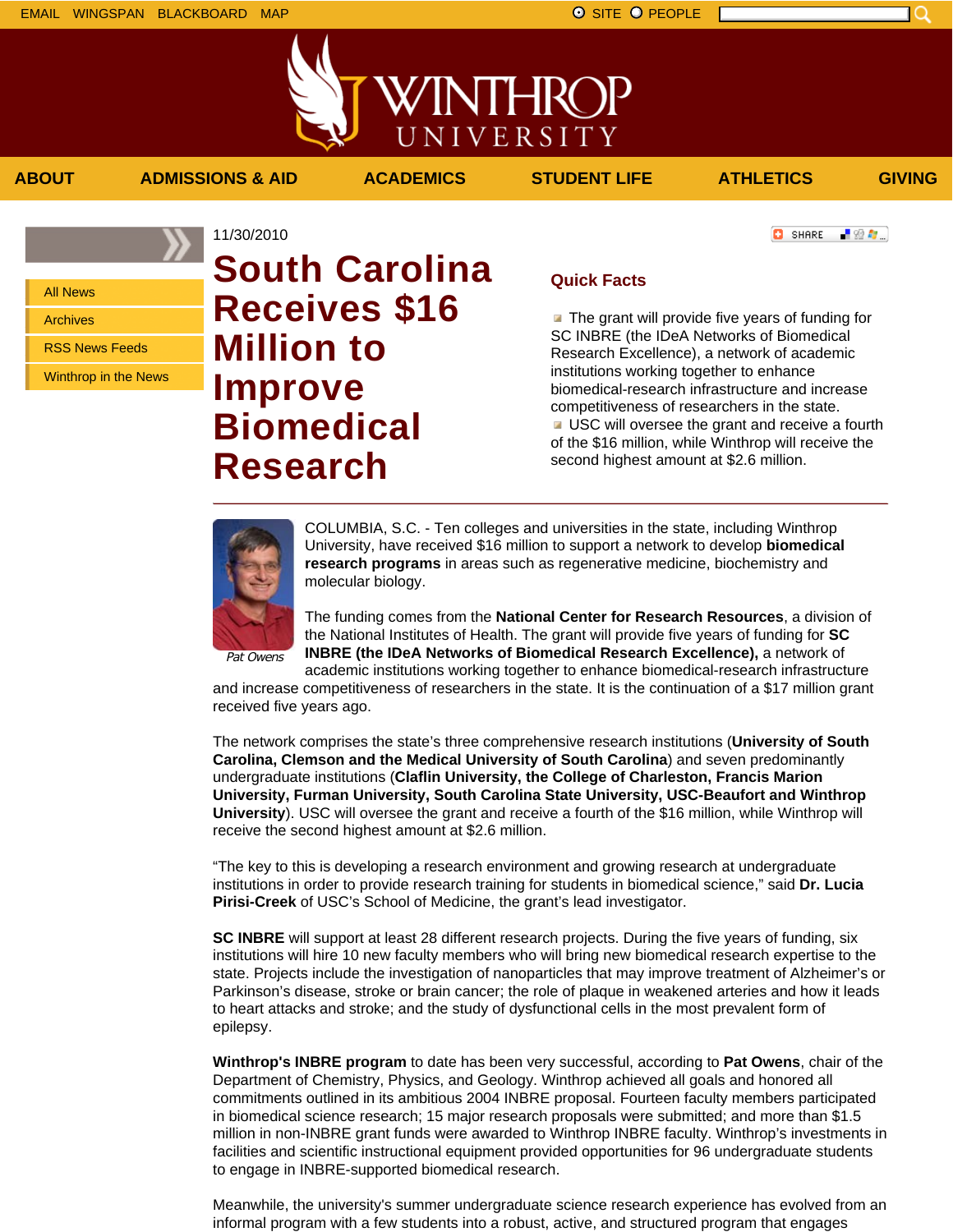increasing numbers of students each year. As a result, 21 Winthrop INBRE students have already matriculated into biomedical science PhD programs. The increased emphasis on biomedical science has also dramatically increased student enrollment and has led to curricular changes that include a new ACS Biochemistry Degree Track, a new Biomedical Research Biology Track, and several new biomedical science courses that have attracted strong student interest.

The **INBRE II** funding at Winthrop, which is expected to be \$2.6 million over the next five years, will allow the university to involve more faculty and students, particularly those from underrepresented and disadvantaged groups, in biomedical research programs. Over the next five years, Winthrop and the National Institutes of Health will each support five target faculty investigator projects on campus. Several other faculty will receive support to mentor undergraduate research. This will increase biomedical research capacity and will provide increased opportunities for undergraduate student research.

"Over the past five years, many scientists have noticed the excellent biomedical research being conducted on campus and have often stated that the INBRE program's greatest positive impact has been at Winthrop," **Owens** said. "This success is a direct result of the investments made by Winthrop during the 1990s to modernize its science infrastructure and by the truly exceptional work of faculty research mentors over the past five years."

**Debra Boyd**, dean of the College of Arts and Sciences, said that Winthrop made a tremendous investment in science education when the administration and the Board of Trustees approved support for the first INBRE initiative, and the investment was successful because of the excellent work by faculty and students who participated. "When faculty and students collaborate on research, both groups benefit from working in that enhanced learning environment," Boyd said. "The SC INBRE program has provided and will now continue to provide more opportunities for Winthrop students and faculty to participate in collaborative research that will have a direct impact on the health and wellbeing of individuals."

Winthrop faculty participating in **INBRE-II** supported research include five biology professors: **Eric Birgbauer, Julian Smith, Heather Evans-Anderson, Laura Glasscock and Kristi Westover**, as well as seven chemistry faculty members: **Nick Grossoehme, Jay Hanna, Jason Hurlbert. Christian Grattan, Robin Lammi, Takita Sumter and Cliff Calloway**.

Sumter, Glasscock and Lammi will assume scientific leadership roles to foster continued expansion of biomedical science research at Winthrop. Lammi will coordinate the summer undergraduate research experience. Calloway and Smith will coordinate facility and equipment infrastructure requirements in chemistry and biology. Owens and Jim Johnston, chair of the Department of Biology, will oversee INBRE administration and budgeting. Lee Miller and Linda McKeown will manage chemistry and biology INBRE budgeting and procurement activities.

#### **About SC EPSCoR/IDeA**

#### http://www.scepscoridea.org

The Experimental Program to Stimulate Competitive Research (EPSCoR) and Institutional Development Awards (IDeA) are federal-state-university partnerships designed to increase research capacity and competitiveness for federal research and development funds. Since 1990, SC EPSCoR/IDeA funds have enabled the hiring of 102 junior, tenure-track faculty members in science and technology at South Carolina's colleges and universities. SC EPSCoR/IDeA has supported research in disciplines such as biomedical engineering; neuroscience; alternative energy; nanomaterials; structural, chemical, and cellular biology; and environmental science, bringing more than \$185 million in federal research funding to the state.

#### **Breakdown of funding for SC INBRE:**

The **University of South Carolina** will receive approximately \$4 million of the total \$16 million award and will be responsible for providing the management structure and access to core laboratory, computational facilities and bioinformatics to the nine partner institutions. USC's component of SC INBRE also supports the biomedical engineering program at the School of Medicine and the College of Engineering and Computing.

With just about \$1 million each, **Claflin** and **South Carolina State** universities will expand their biochemistry faculty and train undergraduate and graduate students in their nascent MS in biotechnology program and biomedical research programs, respectively.

**Winthrop** and **Francis Marion** universities, receiving about \$2.6 million and \$1.5 million respectively, will focus their efforts on the graduation and matriculation of significant numbers of undergraduate students into graduate programs in the biomedical sciences.